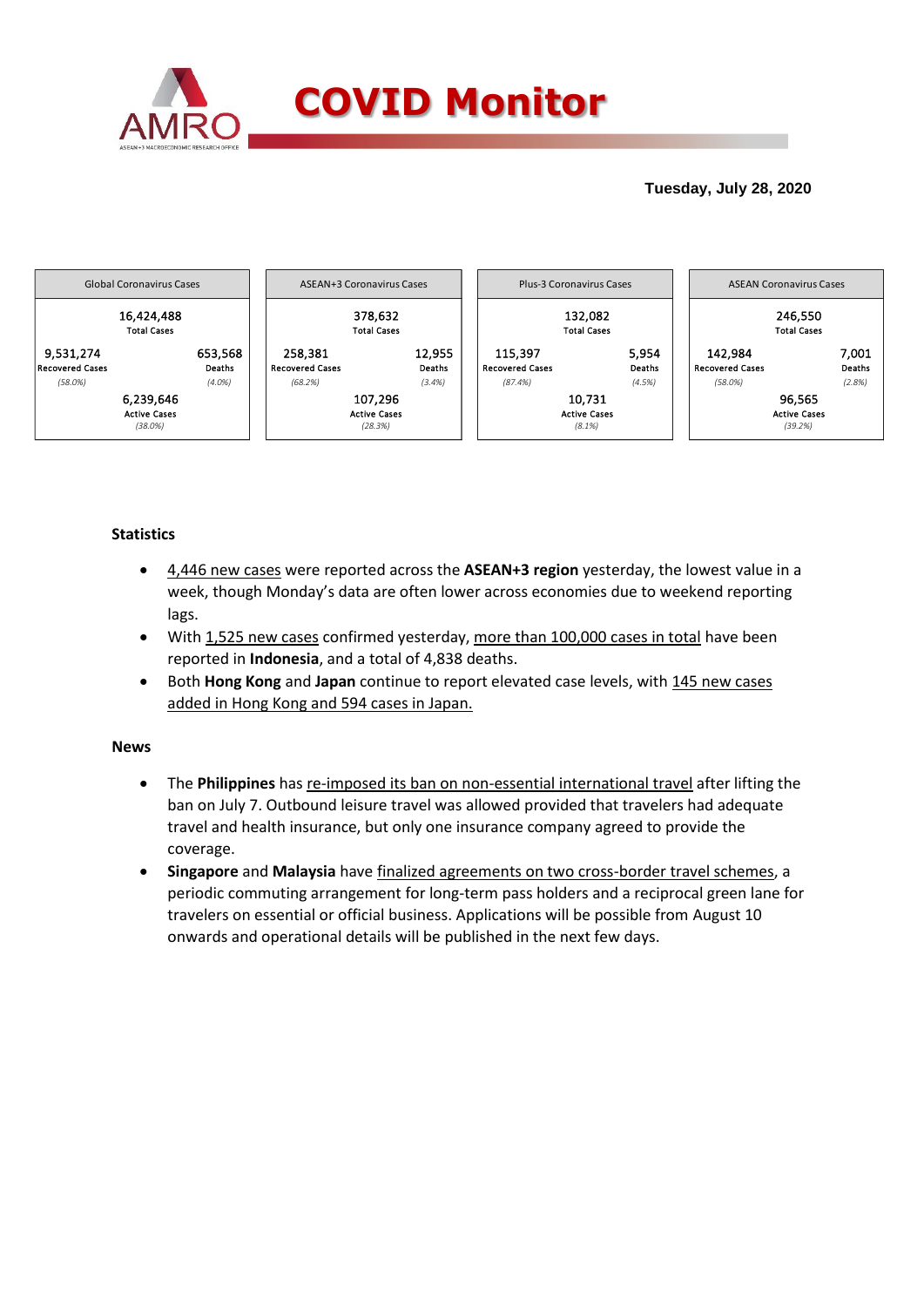

Overview of Confirmed COVID-19 Cases

| Economy              | Total<br>Cases | Cases per 1M<br>Population | <b>New</b><br>Cases | <b>New Cases per</b><br>1M Pop. | <b>New Cases</b><br>$(7$ -day avg) <sup>1</sup> | <b>ANew</b><br>Cases     | ∆% New<br>Cases          | <b>Total</b><br><b>Deaths</b> | <b>New</b><br><b>Deaths</b> | <b>Fatality</b><br><b>Rate (%)</b> | <b>Total</b><br>Recovered | Recovery<br>Rate $(%)2$ | <b>Active</b><br>Cases |
|----------------------|----------------|----------------------------|---------------------|---------------------------------|-------------------------------------------------|--------------------------|--------------------------|-------------------------------|-----------------------------|------------------------------------|---------------------------|-------------------------|------------------------|
| Global               | 16,424,488     |                            | 174,793             |                                 |                                                 | $-83,228$                | 1.1                      | 653,568                       | 4,952                       | 4.0                                | 9,531,274                 | 58.0                    | 6,239,646              |
| ASEAN+3              | 378,632        |                            | 4,446               |                                 |                                                 | $-668$                   | 1.2                      | 12,955                        | 75                          | 3.4                                | 258,381                   | 68.2                    | 107,296                |
| Plus-3               | 132,082        |                            | 835                 |                                 |                                                 | $-243$                   | 0.6                      | 5,954                         | 5                           | 4.5                                | 115,397                   | 87.4                    | 10,731                 |
| <b>ASEAN</b>         | 246,550        |                            | 3,611               |                                 |                                                 | $-425$                   | 1.5                      | 7,001                         | 70                          | 2.8                                | 142,984                   | 58.0                    | 96,565                 |
|                      |                |                            |                     |                                 |                                                 |                          |                          |                               |                             |                                    |                           |                         |                        |
| China                | 83,959         | 60                         | 68                  | 0.0                             | W                                               | $\overline{7}$           | 0.1                      | 4,634                         | $\pmb{0}$                   | 5.5                                | 78,934                    | 94.0                    | 391                    |
| Hong Kong, China     | 2,250          | 364                        | 145                 | 19.0                            |                                                 | 17                       | 5.5                      | 22                            | $\overline{4}$              | 0.8                                | 1,486                     | 53.5                    | 1,270                  |
| Japan                | 31,142         | 248                        | 594                 | 4.7                             |                                                 | $-270$                   | 1.9                      | 998                           | 0                           | 3.2                                | 21,970                    | 70.5                    | 8,174                  |
| Korea                | 14,203         | 273                        | 28                  | 0.5                             |                                                 | 3                        | 0.2                      | 300                           | $\mathbf{1}$                | 2.1                                | 13,007                    | 91.6                    | 896                    |
| Indonesia            | 100,303        | 372                        | 1,525               | 5.7                             |                                                 | 33                       | 1.5                      | 4,838                         | 57                          | 4.8                                | 58,173                    | 58.0                    | 37,292                 |
| Malaysia             | 8,904          | 268                        | $\overline{7}$      | 0.2                             |                                                 | $-6$                     | 0.1                      | 124                           | $\pmb{0}$                   | 1.4                                | 8,601                     | 96.6                    | 179                    |
| Philippines          | 82,040         | 746                        | 1,592               | 14.5                            |                                                 | $-444$                   | 2.0                      | 1,945                         | 13                          | 2.4                                | 26,446                    | 32.2                    | 53,649                 |
| Singapore            | 50,838         | 8,916                      | 469                 | 82.3                            |                                                 | $-12$                    | 0.9                      | 27                            | $\pmb{0}$                   | 0.1                                | 45,692                    | 89.9                    | 5,119                  |
| Thailand             | 3,297          | 48                         | 6                   | 0.1                             |                                                 | $-3$                     | 0.2                      | 58                            | $\mathbf 0$                 | 1.8                                | 3,111                     | 94.4                    | 128                    |
|                      |                |                            |                     |                                 |                                                 |                          |                          |                               |                             |                                    |                           |                         |                        |
| Brunei Darussalam    | 141            | 313                        | $\mathbf 0$         | 0.0                             |                                                 | 0                        | 0.0                      | 3                             | $\mathbf 0$                 | 2.1                                | 138                       | 97.9                    | $\pmb{0}$              |
| Cambodia             | 226            | 13                         | $\mathbf 1$         | 0.1                             |                                                 | $\mathbf{1}$             | 0.4                      | 0                             | 0                           | 0.0                                | 147                       | 65.0                    | 79                     |
| Lao PDR              | 20             | $\overline{3}$             | 0                   | 0.0                             |                                                 | 0                        | 0.0                      | 0                             | $\mathbf 0$                 | 0.0                                | 19                        | 95.0                    | $\,1\,$                |
| Myanmar              | 350            | $\overline{7}$             | $\mathbf 0$         | 0.0                             | Navma                                           | $-2$                     | 0.0                      | 6                             | $\pmb{0}$                   | 1.7                                | 292                       | 83.4                    | 52                     |
| Vietnam              | 431            | $\overline{4}$             | 11                  | 0.1                             |                                                 | 8                        | 2.6                      | 0                             | $\Omega$                    | 0.0                                | 365                       | 84.7                    | 66                     |
|                      |                |                            |                     |                                 |                                                 |                          |                          |                               |                             |                                    |                           |                         |                        |
| Belgium              | 66,428         | 5,768                      | 402                 | 34.9                            |                                                 | 103                      | 0.6                      | 9,822                         | $\mathbf{1}$                | 14.8                               | 17,452                    | 26.3                    | 39,154                 |
| France               | 208,665        | 3,211                      | 2,331               | 35.9                            |                                                 | 2,331                    | $1.1$                    | 30,096                        | 15                          | 14.4                               | 72,408                    | 34.7                    | 106,161                |
| Germany              | 207,112        | 2,496                      | 445                 | 5.4                             |                                                 | 56                       | 0.2                      | 9,125                         | $\mathbf{1}$                | 4.4                                | 190,314                   | 91.9                    | 7,673                  |
| Italy                | 246,286        | 4,089                      | 168                 | 2.8                             |                                                 | $-86$                    | 0.1                      | 35,112                        | 5                           | 14.3                               | 198,593                   | 80.6                    | 12,581                 |
| Netherlands          | 53,424         | 3,091                      | 419                 | 24.2                            |                                                 | 398                      | 0.8                      | 6,160                         | $\,1\,$                     | 11.5                               |                           | $\sim$                  |                        |
| Spain                | 272,421        | 5,813                      |                     | $\overline{\phantom{a}}$        |                                                 | $\overline{\phantom{a}}$ | $\overline{\phantom{a}}$ | 28,752                        | $\pmb{0}$                   | 10.6                               | 150,376                   | 55.2                    | 53,521                 |
| Switzerland          | 34,477         | 3,987                      | 65                  | 7.5                             |                                                 | $-45$                    | 0.2                      | 1,978                         | $\,1\,$<br>$\overline{7}$   | 5.7                                | 30,900                    | 89.6                    | 1,599                  |
| United Kingdom       | 301,708        | 4,486                      | 688                 | 10.2                            |                                                 | $-62$                    | 0.2                      | 45,844                        |                             | 15.2                               |                           | ÷,                      |                        |
| Brazil               | 2,442,375      | 11,555                     | 23,284              | 110.2                           |                                                 | $-1,294$                 | 1.0                      | 87,618                        | 614                         | 3.6                                | 1,846,641                 | 75.6                    | 508,116                |
| Canada               | 116,458        | 3,080                      | 682                 | 18.0                            |                                                 | 363                      | 0.6                      | 8,945                         | 11                          | 7.7                                | 101,434                   | 87.1                    | 6,079                  |
| Chile                | 347,923        | 17,881                     | 2,133               | 109.6                           |                                                 | $-65$                    | 0.6                      | 9,187                         | 75                          | 2.6                                | 319,954                   | 92.0                    | 18,782                 |
| Mexico               | 395,489        | 3,112                      | 4,973               | 39.1                            |                                                 | $-507$                   | 1.3                      | 44,022                        | 342                         | 11.1                               | 303,810                   | 76.8                    | 47,657                 |
| Peru                 | 389,717        | 11,873                     | 13,756              | 419.1                           |                                                 | 13,756                   | 3.7                      | 18,418                        | 575                         | 4.7                                | 272,547                   | 69.9                    | 98,752                 |
| <b>United States</b> | 4,038,748      | 12,903                     | 56,024              | 169.2                           |                                                 | 725                      | 1.3                      | 147,775                       | 1,076                       | 3.5                                | 1,325,804                 | 31.0                    | 2,797,826              |
|                      |                |                            |                     |                                 |                                                 |                          |                          |                               |                             |                                    |                           |                         |                        |
| Australia            | 15,303         | 589                        | 368                 | 14.2                            |                                                 | $-164$                   | 2.5                      | 167                           | 6                           | 1.1                                | 9,311                     | 60.8                    | 5,825                  |
| India                | 1,480,073      | 1,081                      | 44,620              | 32.6                            |                                                 | $-5,337$                 | 3.1                      | 32,945                        | 174                         | 2.2                                | 951,166                   | 64.3                    | 495,962                |
| Iran                 | 293,606        | 3,489                      | 2,434               | 28.9                            |                                                 | 101                      | 0.8                      | 15,912                        | 212                         | 5.4                                | 255,144                   | 86.9                    | 22,550                 |
| Russia               | 816,680        | 5,570                      | 5,607               | 38.2                            |                                                 | $-134$                   | 0.7                      | 13,334                        | 85                          | 1.6                                | 602,249                   | 73.7                    | 201,097                |
| Saudi Arabia         | 268,934        | 7,736                      | 1,993               | 57.3                            |                                                 | 25                       | 0.7                      | 2,760                         | 27                          | 1.0                                | 222,936                   | 82.9                    | 43,238                 |
| South Africa         | 452,529        | 7,578                      | 7,096               | 118.8                           |                                                 | $-4,137$                 | 1.6                      | 7,067                         | 298                         | 1.6                                | 274,925                   | 60.8                    | 170,537                |

Source: Haver Analytics, sourced from John Hopkins University; AMRO staff calculations.

Notes: New cases since previous day. ∆% refers to percentage change since previous day. Fatality rate measured as deaths per confirmed infections.<br>1/ Since January 31, 2020.<br>2/ Recovery rate is a proxy for the stage of the

Data as of 27/7/2020